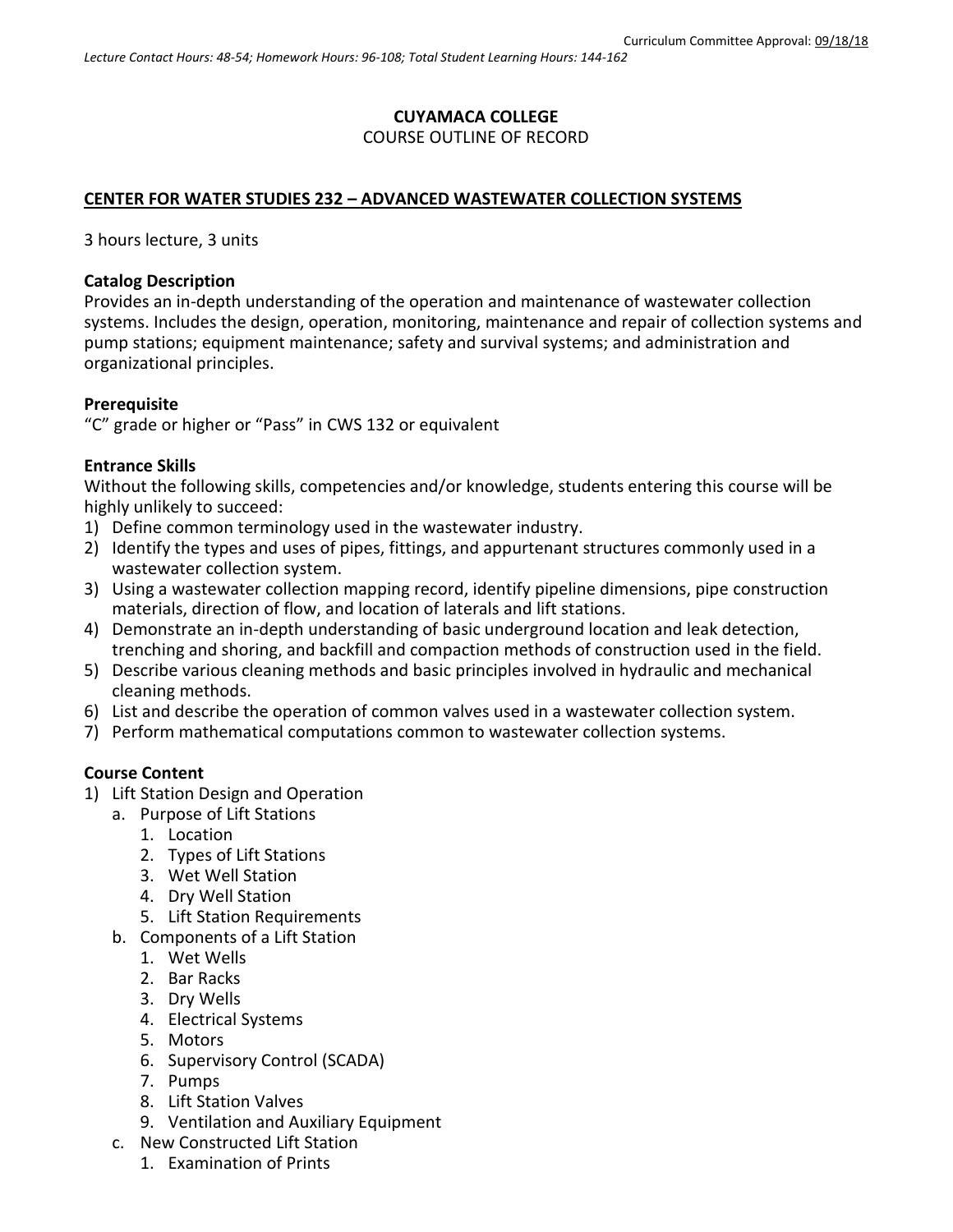- 2. Pump Station Calibration
- 3. Inspection of Lift Station
- 4. Operation Inspection
- d. Operation of Lift Stations
	- 1. Lift Station Visits
	- 2. Frequency of Visits
	- 3. Essential Tasks During Visits
- e. Lift Station Maintenance
	- 1. Scheduling Maintenance
	- 2. Recordkeeping
- 2) Equipment Maintenance
	- a. Electrical Equipment Maintenance
		- 1. Volts, Amps, Watts and Power Requirements
		- 2. Tools, Meters and Testers
		- 3. Electrical System Equipment
		- 4. Motor Control/Supervisory Control and Electrical Systems
	- b. Motors
		- 1. Types
		- 2. Nameplate data
		- 3. Causes of failures
		- 4. Insulation
		- 5. Starters
		- 6. Safety
		- 7. Troubleshooting
	- c. Pumps: pump types and parts, testing
	- d. Pump Components
		- 1. Impellers
		- 2. Shafts
		- 3. Packing
		- 4. Mechanical Seals
		- 5. Bearings
		- 6. Couplings
- 3) Sewer Rehabilitation
	- a. Program Formulation
		- 1. Historical Background
		- 2. Program Definition
		- 3. Implementation
	- b. Evaluation of Conditions
		- 1. Purpose of Sewer System Evaluation
		- 2. System Problems
		- 3. Hydraulic Aspects
		- 4. Structural Aspects
	- c. Setting Up A Rehabilitation Program
		- 1. Data Collection
		- 2. Preliminary Statement of Needs
		- 3. Cost Analysis
		- 4. Setting Priorities
		- 5. Cost Effective Analysis
	- d. Methods of Rehabilitation
		- 1. Excavate and Replace
		- 2. Chemical Grouting
		- 3. Trenchless Technology
		- 4. Insituform
		- 5. Polyethylene Pipe Lining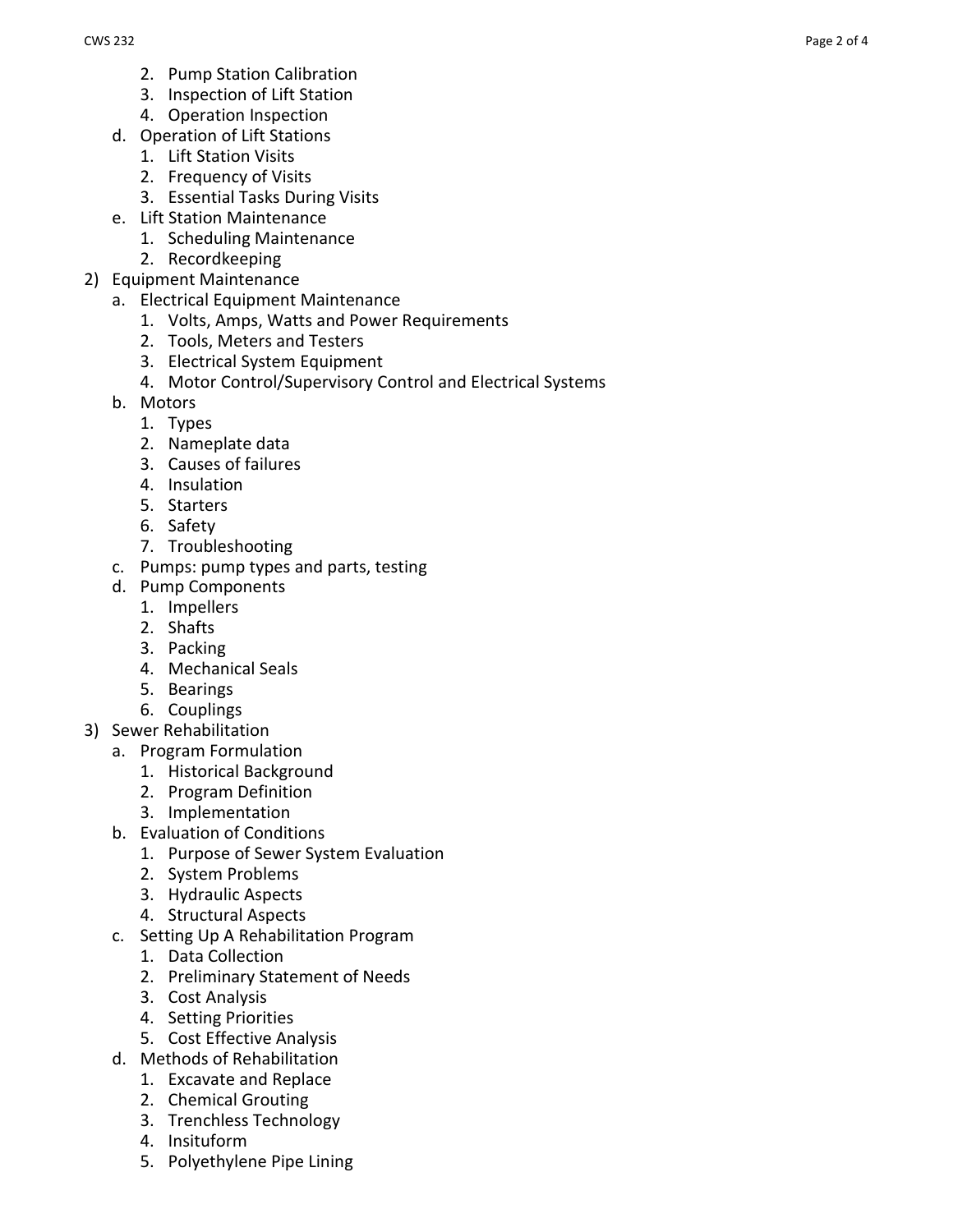- 6. Service Connections
- 7. Manholes
- 4) Administration
	- a. Need For Effective Administration
	- b. Principles of Administration
	- c. Operating Plan
		- 1. Mission Statement
		- 2. Goals
		- 3. Objectives and Tasks/Procedures
	- d. Personnel
		- 1. Calculating Personnel Requirements
		- 2. Employment
		- 3. Compensation
		- 4. Training, Informing and Certification
		- 5. Safety
	- e. Equipment and Tools
		- 1. Basis For Requirement
		- 2. Lease, Purchase or Contract
		- 3. Equipment and Tool Requirements
		- 4. Management
	- f. Facilities
		- 1. Yard
		- 2. Shop
		- 3. Operator Facility
		- 4. Offices
	- g. Mapping
		- 1. Importance of Mapping
		- 2. Information on Maps
		- 3. Examples of Maps
		- 4. GIS Geographical Information System
	- h. Uses of Computers in a Wastewater Collection Agency
		- 1. Management Information System
		- 2. Application of Computers for System O & M
		- 3. Recordkeeping
	- i. Report Writing
	- j. Public Relations
- 5) Organization For System Operation and Maintenance
	- a. Need For Organization
	- b. Organizational Principles
	- c. Organization of Personnel
	- d. Different Repair and Maintenance sections Within the Organization
	- e. Safety Considerations
	- f. Reorganization
	- g. Establishing a Maintenance Program
	- h. General Performance Indicators

# **Course Objectives**

Students will be able to:

- 1) Define common terminology used in the wastewater industry.
- 2) Identify the primary types of pumps used in a wastewater collection system.
- 3) Demonstrate understanding of the basics of equipment maintenance.
- 4) Identify the primary management principles necessary for effective administration of a wastewater collection system.
- 5) List the steps involved in developing and implementing an effective maintenance program.